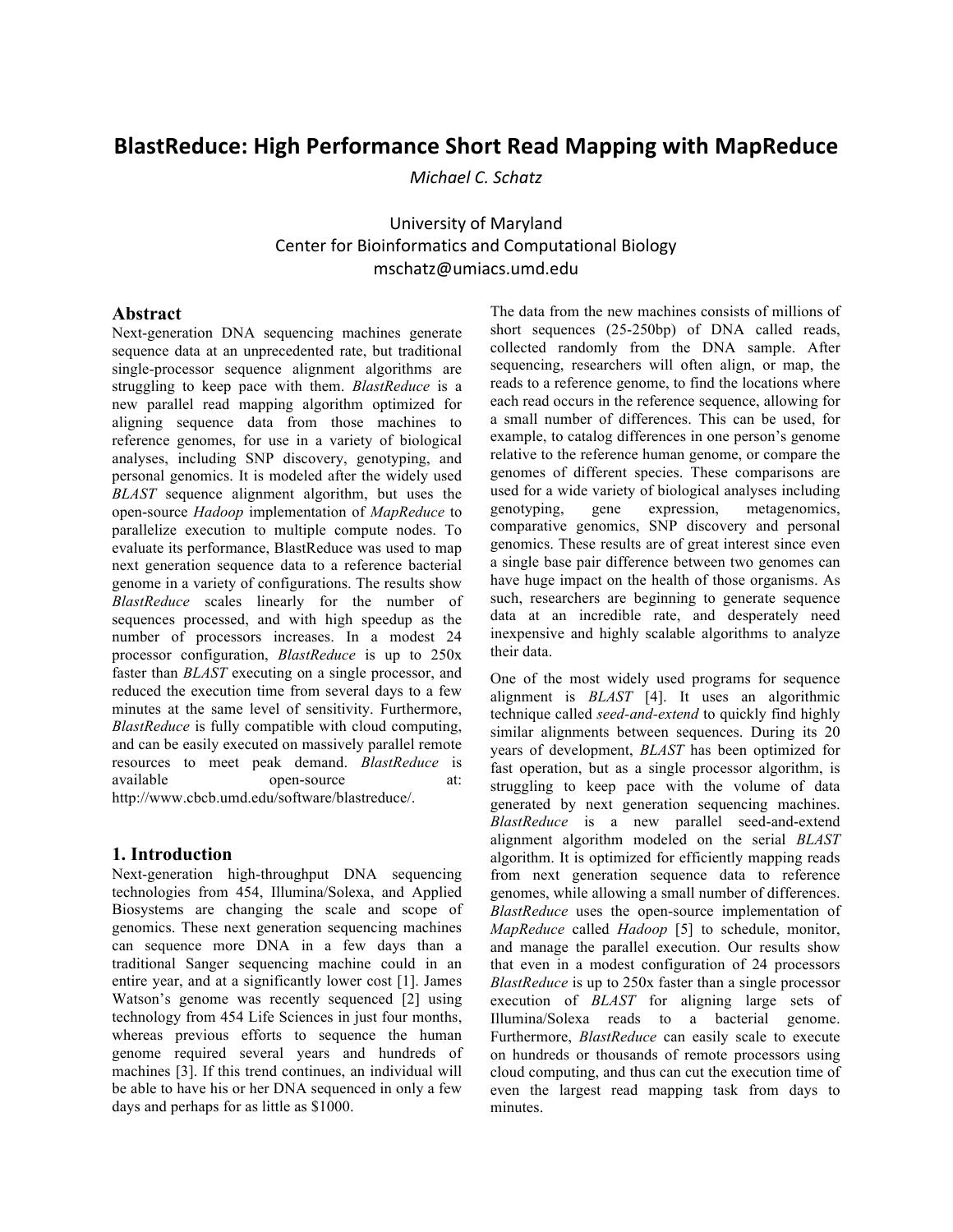### **1.1 MapReduce**

*MapReduce* [6] is the software framework invented by and used by Google to support parallel execution of their data intensive applications. Google uses this framework internally to execute thousands of *MapReduce* applications per day, each processing many terabytes of data all on commodity hardware. The framework automatically provides common services for parallel computing, such as the partitioning the input data, scheduling, monitoring, and inter-machine communication necessary for remote execution. As such, application developers for *MapReduce* need only write a small number of functions relevant to their problem domain, and the framework automatically executes those functions for parallel processing. Computation in *MapReduce* is divided into two major phases called *map* and *reduce*, separated by an internal grouping of the intermediate results. This two-phase computation was developed after recognizing that many different computations could be solved by first computing a partial result (map phase), and then combining those partial results into the final result (reduce phase). The power of *MapReduce* is the map and reduce functions are executed in parallel over potentially hundreds or thousands of processors with minimal effort by the application developer.

The first phase of computation, the map phase, computes a set of intermediate key-value pairs from the input data, as determined by a user-defined function. Application developers can implement any relationship applicable to their problem from the input including outputting multiple pairs for a given input. For example, if the overall computation was to count the number of occurrences of all of the English words in a large input text, the map function could output the key value pair  $(w,1)$  for each word  $w$  in the input text. If the input text is very large, many instances of the map function could execute in parallel on different portions of the input text.

After all of the map functions are complete, the *MapReduce* framework then internally sorts the pairs so all values with the same key are grouped together into a single list. It also partitions the data, and creates one file of key-value lists for each processor to be used in the reduce phase. The application can use standard object comparison and hash functions, or custom comparison and partition functions based on arbitrary computations of the key. Sorting the keys in this way is similar to constructing a large distributed hash table indexed by the key, with a list of values for each key. In the word frequency computation example, the framework creates a list of *1*s for each word in the input set corresponding to each instance of that word.

The reduce phase computes a new set of key-value pairs from the key-value lists generated by the map phase. These key-value pairs can serve as input for another *MapReduce* cycle, or output to the user. In the word frequency computation, the reduce function adds together the value lists of 1s to compute the number of occurrences of each word, and outputs the key-value pair (w, # occurrences). Each instance of the reduce function executes independently, so there can be as many reduce functions executing in parallel as there are distinct words in the input text. Since the words and the computations are independent, the total execution time should scale linearly with the number of processors available, i.e. a 10 processor execution should take  $1/10<sup>th</sup>$  the time of a 1 processor execution. In practice, it is very difficult to achieve perfect linear speedup, because Amdahl's law [7] limits the maximum speedup possible given some amount of overhead or serial processing. For example, if an application has just 10% non-parallelizable fixed overhead, than the maximum possible speedup is only 10x regardless of the number of processors used.

*MapReduce* uses data files for the inter-machine communication between map and reduce functions. This could become a severe bottleneck if a traditional file system was used and thousands of processors accessed to the same file at the same time. Instead, Google developed the robust distributed Google File System (GFS) [8] to support efficient *MapReduce* execution, even with extremely large data sets. The file system is designed to provide very high bandwidth, but may potentially have high latency for individual random reads and writes. This choice was deliberately made to match the access pattern of *MapReduce*, which almost exclusively requires bulk read and write access. Files in the GFS are automatically partitioned into large chunks, which are distributed and replicated to several physical disks attached to the compute nodes. Metadata and directory services are managed through a master IO node, which stores the location of each chunk of each file and grants access to those chunks. Furthermore, *MapReduce* is data-aware and attempts to schedule computation at the compute nodes that store the required data whenever possible. Therefore, aggregate IO performance can greatly exceed the performance of an individual drive, and chunk redundancy ensures reliability even when used with inexpensive commodity drives with relatively high failure rates.

*Hadoop* and the *Hadoop Distributed File System*  (*HDFS*) [5] are an open source version of *MapReduce* and the *Google File System* sponsored by Yahoo, Google, IBM, Amazon, and other major vendors. Like Google's proprietary *MapReduce* framework, applications developers need only write custom *map* and *reduce* functions, and the *Hadoop* framework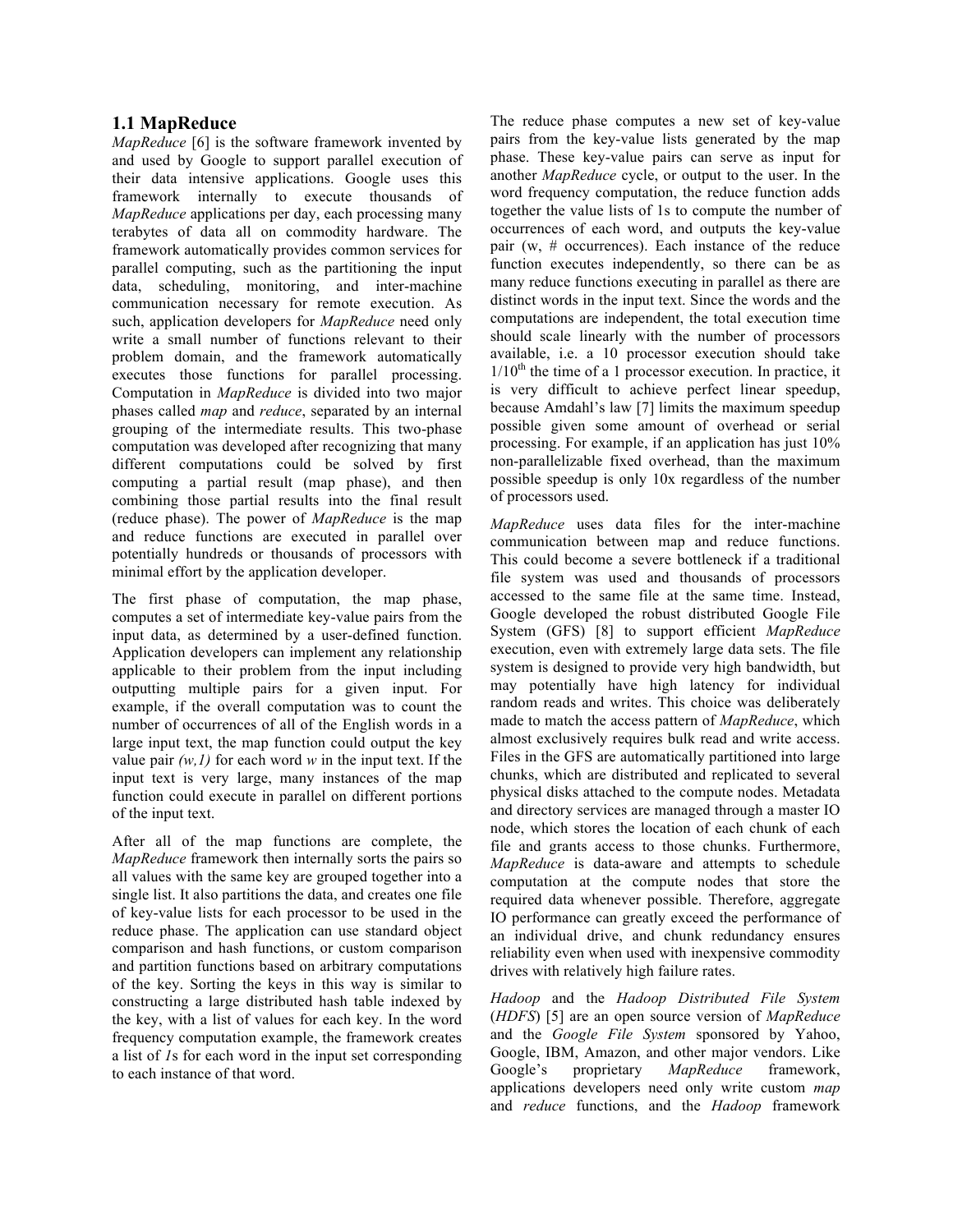automatically executes those functions in parallel. *Hadoop* is implemented in Java, and is bundled with a large number of support classes to simplify code development. *Hadoop* and *HDFS* is used to manage clusters with 10,000+ nodes and operating on petabytes of data, and supports, in part, every Yahoo search result [9].

In addition to in-house *Hadoop* usage, *Hadoop* is quickly becoming a de-facto standard for cloud computing. Cloud computing is a model of parallel computation where compute resources are accessed generically, without regard for physical location or specific configuration. The generic nature of cloud computing allows resources to be purchased ondemand, such as to augment local resources for specific large or time critical tasks. Several companies now sell cloud compute cycles that can be accessed via *Hadoop*. For example, Amazon's Elastic Compute Cloud [10] contains tens of thousands of processors priced at \$.10 per hour per processor, and supports *Hadoop* with minimal effort.

### **1.2 Read Mapping**

After sequencing DNA the newly created reads are often aligned or mapped to a reference genome to find the locations where each read approximately occurs. A read mapping algorithm reports all alignments that are within a scoring threshold, commonly expressed as the maximum acceptable number of differences between the read and the reference genome (generally at most 1%-10% of the read length). The alignment algorithm can allow just mismatches as differences, the kmismatch problem, or it can also consider gapped alignments with insertions or deletions of characters, the k-difference problem). The classical Smith-Waterman sequence alignment algorithm [11] computes gapped alignments using dynamic programming. It considers all possible alignments of a pair of sequences in time proportional to the product of their lengths. A variant of the Smith-Waterman algorithm, called a banded alignment, uses essentially the same dynamic programming but restrict the search to those alignments that have a (small) fixed number of differences. For a single pair of sequences computing a Smith-Waterman alignment is usually a fast operation, but becomes computational infeasible as the number of sequences increases.

Instead researchers use a technique called *seed-andextend* to accelerate the search for highly similar alignments. The key insight is the observation that within highly similar alignments there must be significant exact alignments. By the pigeon-hole principle, for a 20bp read to align with only 1 difference, there must be at least a 10bp exact

alignment someplace in the alignment. In general, a full-length alignment of a *m* bp read with at most *e* mismatches must contain at least 1  $m/(e+1)$  bp exact alignment. Several sequence alignment algorithms, including the very popular *BLAST* [4] and *MUMmer* [12] tools use this technique to accelerate alignment. In the seed phase, the tools find substrings that are shared between the sequences. For example, *BLAST* constructs a hash table of fixed length overlapping substrings called *k-mers* of the reference sequences to find seeds, and *MUMmer* constructs a suffix tree of the reference sequences to find variable length maximal exact substrings as seeds. Then in the extension phase, the tools compute more expensive in-exact banded Smith-Waterman alignments restricted to the relatively short substrings near the shared seeds. This technique can greatly decrease the time required to align sequences at a given level of sensitivity. However, as the sensitivity increases by allowing more differences, the length of the seed will decrease, and thus the number of randomly matching seeds will increase as will the total execution time.

The Landau-Vishkin k-difference alignment algorithm [13] is an alternative dynamic programming algorithm for determining if two strings align with at most kdifferences. Unlike the Smith-Waterman dynamic programming algorithm, which considers all possible alignments, the Landau-Vishkin algorithm considers only the most similar alignments up to a fixed number of differences by computing how many characters of each string can be aligned with  $i=0$  to k differences. The number of characters that can be aliged using i differences is computed from the (i-1) result by computing the exact extensions possible after introducing 1 mismatch, 1 insertion or 1 deletion from the end of the (i-1) alignment. The algorithm ends when  $i=k+1$ , indicating no k-difference alignment exists for those sequences, or the end of the sequence is reached. This algorithm is much faster than the full Smith-Waterman algorithm for small values of k, since only a small number of potential alignments are considered. See Gusfield's classical text on sequence alignment for more information [14].

### **2. BlastReduce Algorithm**

*BlastReduce* is a parallel read mapping algorithm implemented in Java with *Hadoop*. It is modeled on the *BLAST* algorithm, and is optimized for mapping short reads from next generation sequencing machines to a reference genome. Like *BLAST*, it is a seed-and-extend alignment algorithm, and uses fixed length mers as seeds. Unlike *BLAST*, *BlastReduce* uses the Landau-Vishkin algorithm to extend the exact seeds and quickly find alignments with at most k-differences. This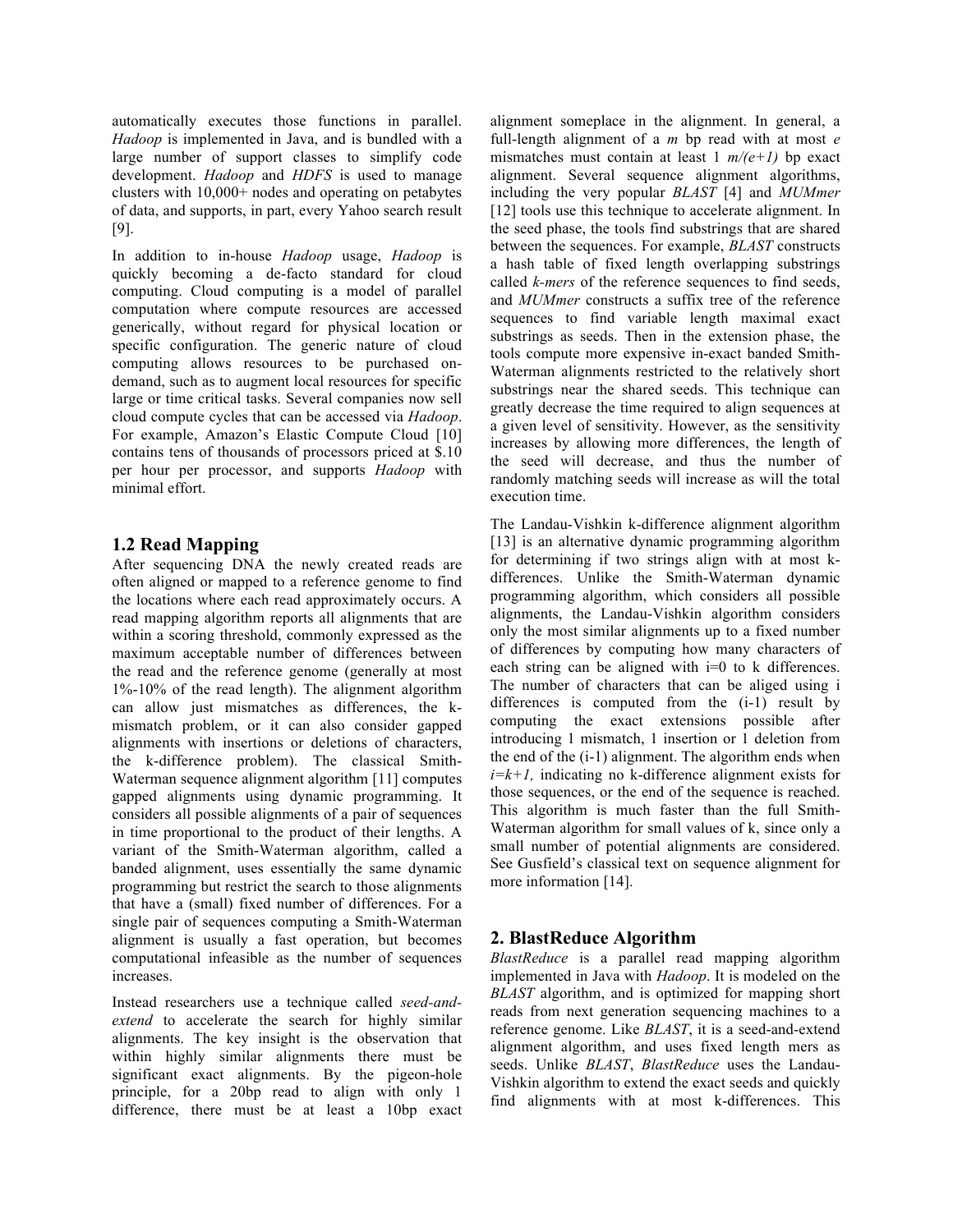

**Figure 1. Overview of the BlastReduce algorithm using 3 MapReduce cycles. Intermediate files used internally by MapReduce are shaded.**

extension algorithm is more appropriate for short reads with a small number of differences (typically k=1 or  $k=2$  for 25-50bp reads). The seed size (s) is automatically computed based on the length of the reads and the maximum number of differences (k) as specified by the user.

The input to the application is a multi-fasta file containing the reads and a multi-fasta file containing one or more reference sequences. These files are first converted to a compressed *Hadoop SequenceFile*  suitable for processing with *Hadoop*. *SequenceFile*'s do not natively support sequences with more than 65,565 characters so long sequences are partitioned into chunks. The sequences are stored as key-value pairs in the *SequenceFile* as *(id, SeqInfo)* where *SeqInfo* is the tuple *(sequence, start\_offset, tag))* where *start\_offset* is the offset of the chunk within the full sequence*.* The chunks overlap by *s-1* bp so that all seeds are present only once, and reference sequences are indicated with

*tag=1*. After conversion, the *SequenceFile* is copied into the HDFS so the main read mapping algorithm can execute.

The read mapping algorithm requires 3 *MapReduce* cycles, as described below (Figure 1). The first 2 cycles, MerReduce and SeedReduce, find all maximal exact matches at least *s* bp long, and the last cycle, ExtendReduce, extends those seeds with the Landau-Vishkin algorithm into all alignments with at most k differences.

#### *1. MerReduce: Compute Shared Mers*

This *MapReduce* cycle finds mers of length *s* that are shared between the reads and the reference sequences. The map function executes on every sequence chunk independently, and mers that only occur in the reads or only in the reference are automatically discarded. ExtendReduce needs the sequence flanking the exact seeds for the alignment, but HDFS is inefficient for random access. Therefore, the flanking sequences (up to read length – s + k bp) are included with the read and reference mers so they will be available when needed.

*Map*: For each mer in the input sequence, the map function outputs *(mer, MerPos),* where *MerPos* is the tuple *(id, position, tag, left\_flank, right\_flank))*. If the sequence is a read (tag=0) also output the *MerPos* records for the reverse complement sequences. The map function outputs  $s(M+N)$  mers total, where M is the total length of the reads, and N is the total length of the reference sequences. After all of the map function have completed, *Hadoop* will internally sort the key-value pairs, and group together all of the pairs with the same mer sequence into a single list of MerPos records.

*Reduce*: The reduce function outputs position information about mers that are shared by at least 1 reference sequence and 1 read. It requires 2 passes through each list of MerPos records for each mer. It first scans the list to find MerPos records from a reference. Then it scans the list a second time and outputs a *(read\_id, SharedMer)* key-value pair for each mer that occurs in a read and a reference sequence. A *SharedMer* is the tuple *(read\_position, ref\_id, ref\_position, read\_left\_flank, read\_right\_flank, ref\_left\_flank, ref\_right\_flank).*

#### *2. SeedReduce: Coalesce Consistent Mers*

This *MapReduce* cycle reduces the number of seeds by merging consistent shared mers into larger seeds. Two shared mers are consistent if they are 1 bp offset in the read and the reference. Those 2 consistent mers can be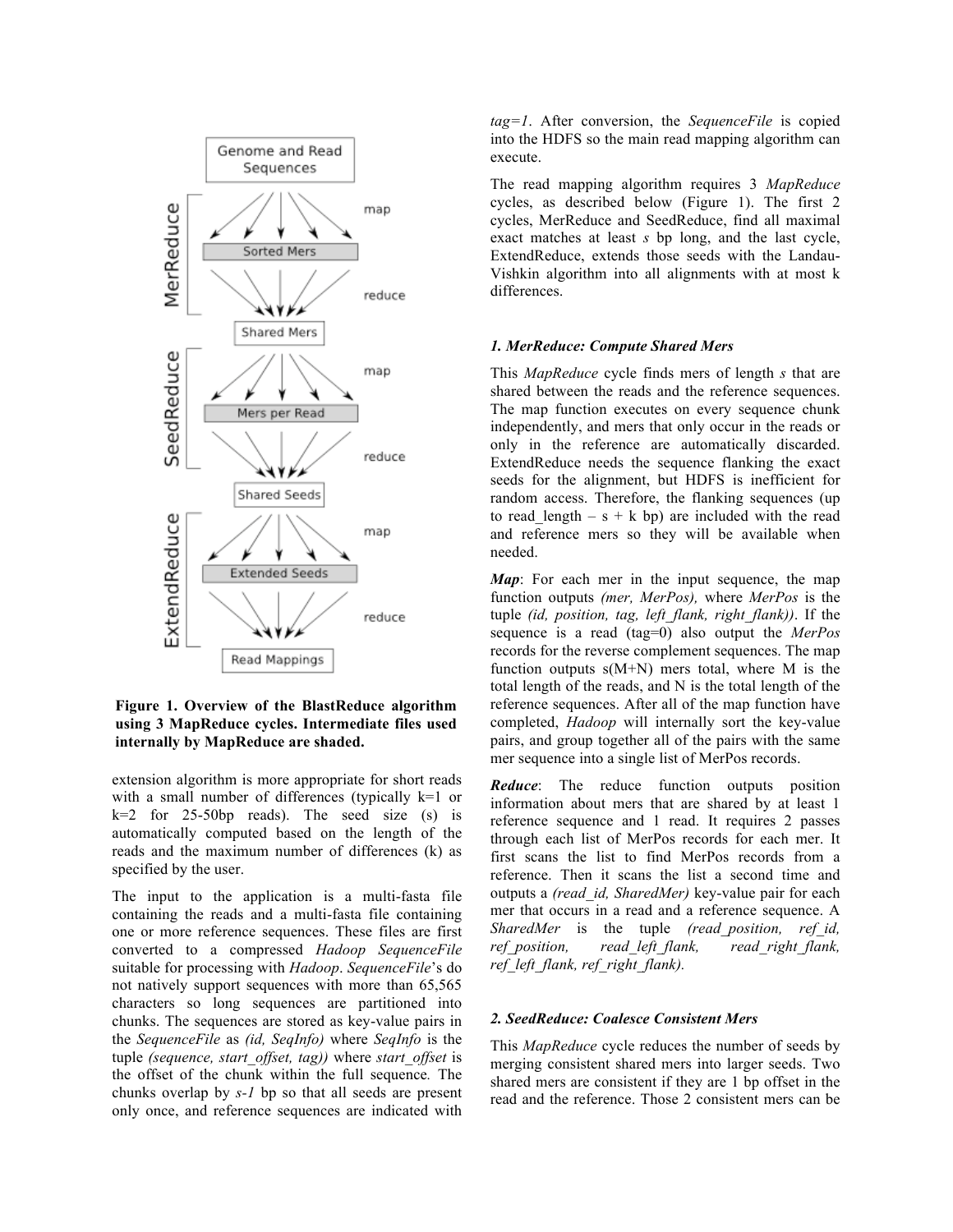safely merged since they must refer to the same alignment.

*Map:* The map function outputs the same *(read\_id, SharedMer*) pairs as are input. After the map function is complete, all *SharedMer* records from a given read are internally grouped together for the reduce phase.

*Reduce:* Each list of *SharedMer* records is first sorted by read position, and consistent mers are collasced into seeds. The final seeds are all maximal exact matches at least *s* bp long. They are output as the pairs *(read\_id, SharedSeed)* where *SharedSeed* is the tuple *(read\_position, seed\_length, ref\_id, target\_position, read\_left\_flank, read\_right\_flank, ref\_left\_flank, ref\_right\_flank)*.

#### *3. ExtendReduce: Extend Seeds*

This MapReduce cycle extends the exact alignment seeds into a longer inexact alignment using the Landau-Vishkin k-difference algorithm.

*Map*: For each *SharedSeed*, the code attempts to extend the shared seed into and end-to-end alignment with at most k-differences. If such an alignment exists, output the pair *(read\_id, AlignmentInfo)*, where *AlignmentInfo* is the tuple *(ref\_id, ref\_align\_start, ref\_align\_end, num\_differences)*. After all of the map functions are complete, *Hadoop* groups all *AlignmentInfo* records from the same read for the reduce function.

*Reduce*: The reduce function filters duplicate alignments, since there may be multiple seeds in the same alignment. For each read, it first sorts the *AlignmentInfo* records by *ref\_align\_start*, and then in a second pass, outputs unique *(read\_id, AlignmentInfo)*  pairs that have difference *ref\_align\_start* fields.

The output of the ExtendReduce is a file containing every alignment of every read with at most kdifferences. This file can be copied from HDFS to a regular file system, or the HDFS file can be postprocessed with the bundled reporting tools.

### **3. Results**

We evaluated how well *BlastReduce* performs in a variety of configurations for the task of mapping many short reads to a reference genome while allowing a small amount of differences. For this evaluation, *BlastReduce* mapped random subsets of 2,726,374 publically available Illumina/Solexa sequencing reads to the corresponding 2.0 Mbp *S. suis* P1/7 genome [15] allowing for either 1 or 2 differences. The reads are all 36 bp long, and represent a single lane of data from a



**Figure 2. Running Time vs Number of Reads. BlastReduce scales linearly as the number of reads increases.**







**Figure 4. BlastReduce Speedup vs. Number of Processors. BlastReduce continues to have higher speedup through 24 processors configurations.**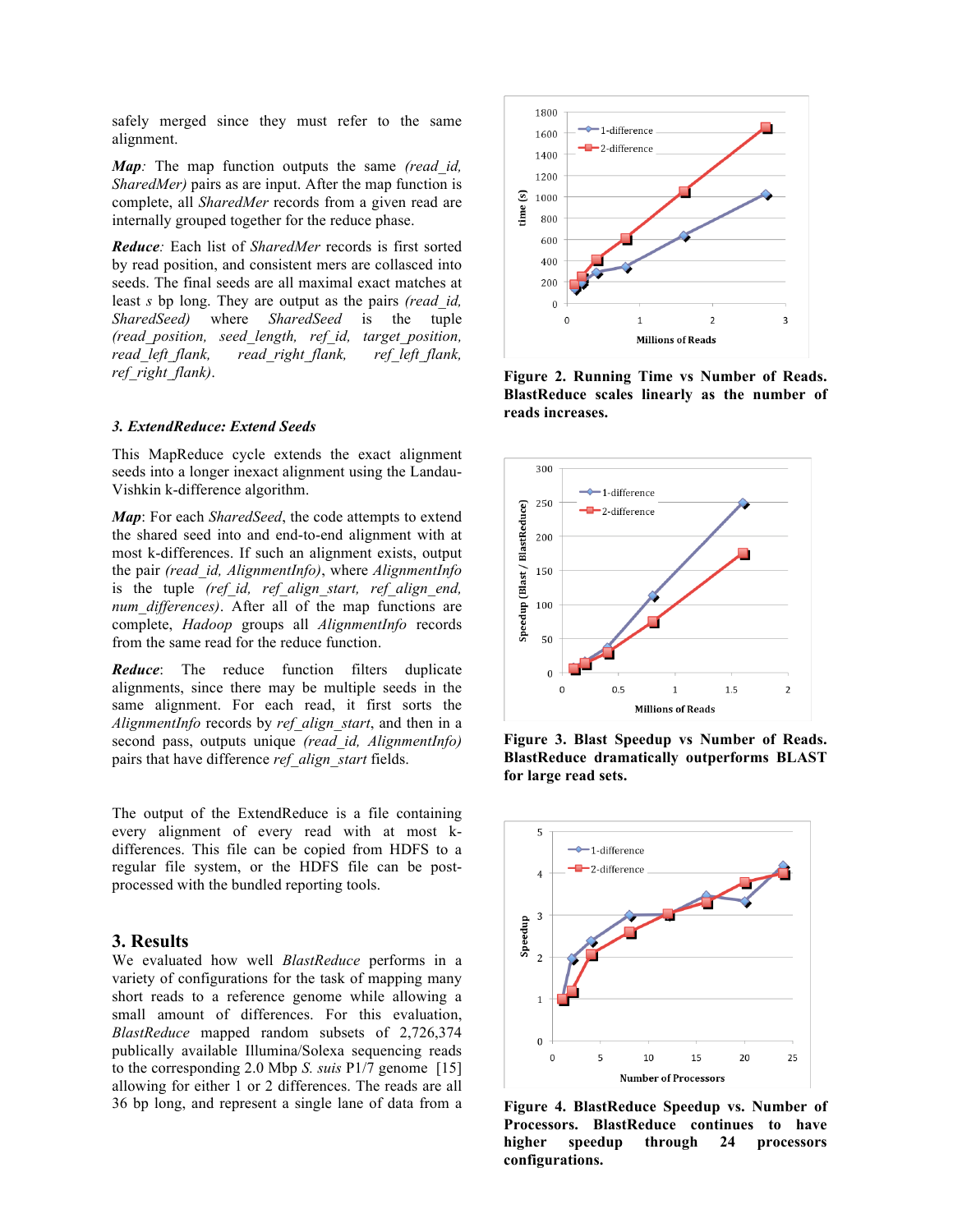full Illumina/Solexa run. The test cluster has 12 compute nodes, each with a dual core 3.2 GHz Intel Xeon (24 processors total) and 250 GB of local disk space available. The compute nodes were running RedHat AS Release 3 Update 4, and *Hadoop* 0.15.3 set to execute 2 tasks per node. In the results below, the time to convert and load the data into the HDFS is excluded, since this time was the same for all tasks. In addition, once the data is loaded into HDFS, it can be reused for multiple analyses, similar to the preprocessing needed for searching with *BLAST*.

The first test explored how well *BlastReduce* scales as the number of reads increases. In this test, all 24 processors were used to align subsets of the reads allowing for 1 difference (seed length=18) or 2 differences (seed length=12). Figure 2 shows the runtime of these tasks. The results show *BlastReduce* scales linearly in execution time as the number of reads increases, as expected since the reads are independent. The 2-difference mapping take substantially longer than the 1-difference mapping (30-70% more), since there are many more seeds to consider. Extrapolating the curves to the y-axis shows there is approximately 90 seconds in overhead for *Hadoop* to schedule to all of the compute nodes, process the genome sequence, and map the first read. Thus, *BlastReduce* performs best only when there is a large number of reads to processes. However, this should not be a problem for *BlastReduce*, since large workloads are expected when used in conjunction with new sequencing technologies.

The second test compared the performance of the parallel execution of *BlastReduce* on 24 processors to a serial execution of NCBI *BLAST* (version 2.2.12) on the same hardware as the *BlastReduce*. *BLAST* was configured to use the same seed lengths as *BlastReduce*, 18 bp (-W 18) for the 1-difference alignment, and 12 bp (-W 12) for the 2-difference alignment. Both configurations disabled the low complexity filtering (-F F) since researchers often want to find slight differences between otherwise high copy repeats. BLAST was configured to use a compact tabular output format (-w 8) very similar to the *BlastReduce* output format.

Figure 2 shows the results of the test, and plots the speedup of *BlastReduce* over *BLAST* as the number of reads increase. BLAST requires more than 2 days to map all 2.7M reads, so that comparison was excluded. Nevertheless with just 1.6M reads, *BlastReduce* is 175x-250x times faster than *BLAST* for 2- and 1 difference read mappings, and is likely to be significantly faster for even larger data sets. Since *BlastReduce* was running on 24 processors, the expected speedup was only 24x. The extra order of magnitude super-linear speedup is most likely because of both algorithm and computational resources changes.

Specifically, *BlastReduce* uses the Landau-Vishkin kdifference algorithm for extending the seeds, while *BLAST* uses a banded Smith-Waterman algorithm that stops extending when the alignment score drops below a threshold rather than a specific after a fixed number of differences. As such, *BlastReduce* can filter extensions with more than the desired number of differences immediately, but noisy read mappings with more than this number of differences must be manually filtered after *BLAST* is complete. Failure to filter those high noise mappings is necessary to ensure all mappings at the same level of similarity are found. Finally, by running on 24 processors, *BlastReduce* has 24x as much IO and CPU caching, both of which can boost performance by allowing a larger fraction of the data to fit in cache, and thus faster access to that data.

The final test explored how well *BlastReduce* scales as the number of processors increases for a fixed problem size. Figure 3 shows the speedup of *BlastReduce* mapping 100,000 reads on between 1 and 24 processors, and for 1- and 2- difference alignments. *Hadoop* allows an application to specify the number of processors for map or reduce functions, but there is no mechanism to control where the map or reduce functions run. Consequently, these operations may run on physically different machines, so each data point indicates the number of processors used for the map or reduce functions, but not necessarily the total number of processors used. The full *BlastReduce* execution may be on a larger number of processors, up to the full 24 processor capacity of the cluster. However, since the reduce functions can only operate after the map functions have completed potentially using different processors for the map and reduce functions should have minimal impact on the overall performance.

The speedup curves in Figure 3 show the results of the test, and shows the speedup of the two alignment sensitivity levels are nearly the same. In both cases *BlastReduce* achieves approximately 1/6 the performance of ideal speedup for 24 processors (24x speedup). This speedup is explained by large amount of overhead (~90s) on 24 processors relative to the total runtime (137s). For larger problem sizes with more reads and higher execution time 24 processors would likely show improved speedup. Furthermore, even for 100,000 reads the speedup curves do not appear to have reached the plateau described by Amdahl's law, suggesting additional processors would further improve the performance of the application for this sized problem. Larger problems would delay reaching this plateau until even later.